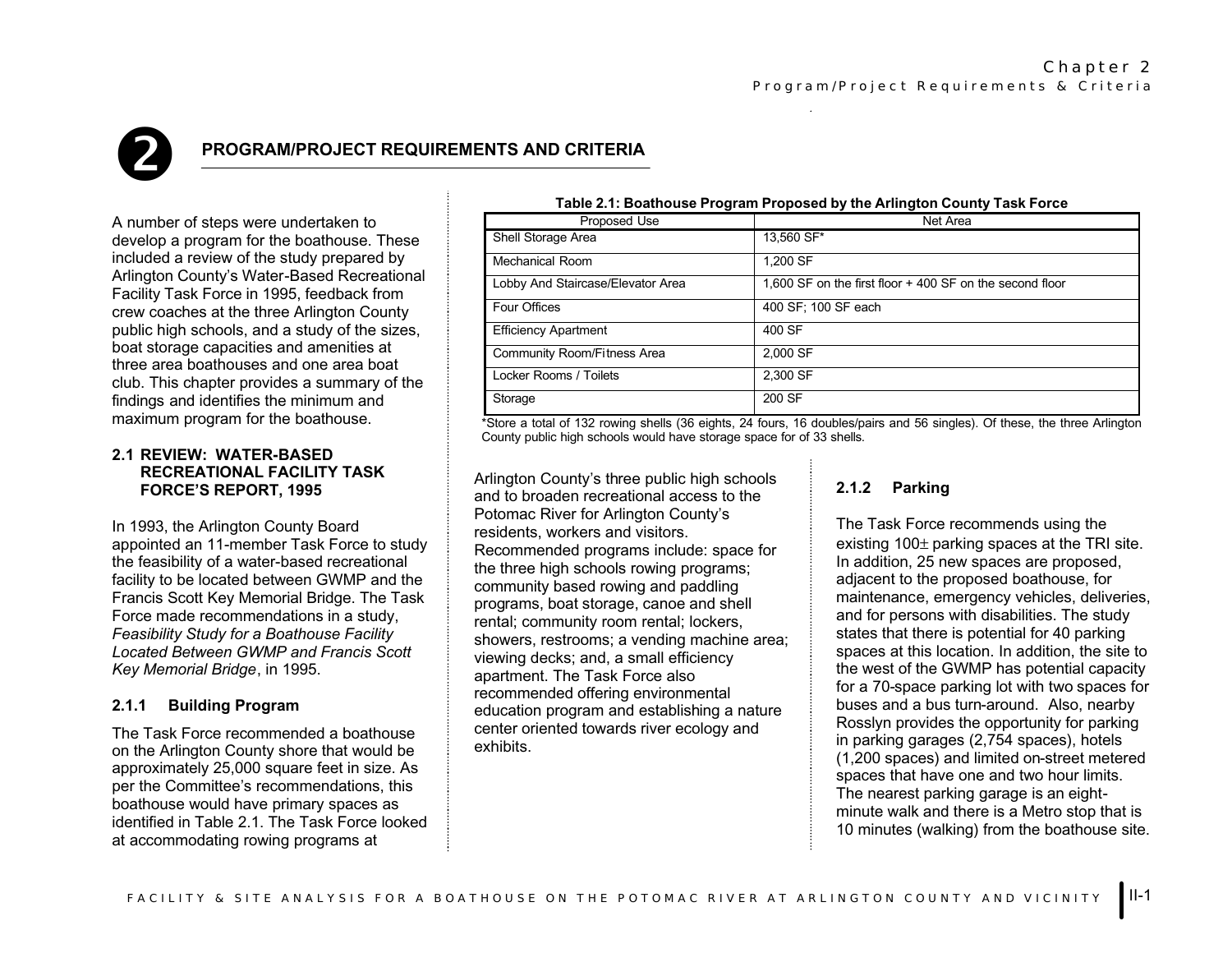The study anticipated that approximately 300 high schools students would row during the Spring months, mostly from 2:30PM to 5:30PM. The study discusses that the high school students would generate limited parking needs since the schools would continue to transport students to practice by bus or encourage them to run or bicycle as part of their training schedule. It would take the students approximately 14 minutes to bicycle from Washington-Lee High School and 25 minutes from Yorktown High School. (Students at Wakefield High School would not be able to bike as they are much further away.) During Fall months, there are fewer students (approximately 90) who participate in rowing programs. There is no busing provided by the Schools during the Fall, and the students would probably carpool, bicycle, run or use the Metro to practice.

Community rowers would generally use the boathouse prior to 8:00AM and after 5:30PM on weekdays and weekends.

# **2.1.3 Environmental Concerns**

The Task Force identified potential effects on TR Island, including impacts to plant life (including threats to native species from introduced exotics), impacts on wetland birds (nesting species and those which use the island during migration), and impacts to other flora and fauna. The Task Force also recognized that other potential effects to the Potomac River include compliance with Arlington County's Chesapeake Bay Preservation Ordinance, impacts to the River's hydrology, impacts to the fish population, impacts to water quality, and the effects of additional trash and refuse

generated by facility users. Potential effects to the VA shoreline which would need to be evaluated include impacts to threatened plant species, removal of existing trees, effects on the viewshed, impacts of site lighting (both to wildlife and the viewshed), impacts from increased pedestrian traffic, and construction related impacts.

# **2.2 SUMMARY OF CASE STUDIES**

Four area boathouses and one boat club were examined to identify existing programs, storage areas and amenities provided. This information is summarized in Table 2.2 and was used to help develop and provide comparison with the proposed boathouse.



*Figure 2.1: Alexandria Boathouse*



*Figure 2.2: Potomac Boat Club*



*Figure 2.3: Sandy Run, Occoquan*



*Figure 2.4: Thompson Boat Center*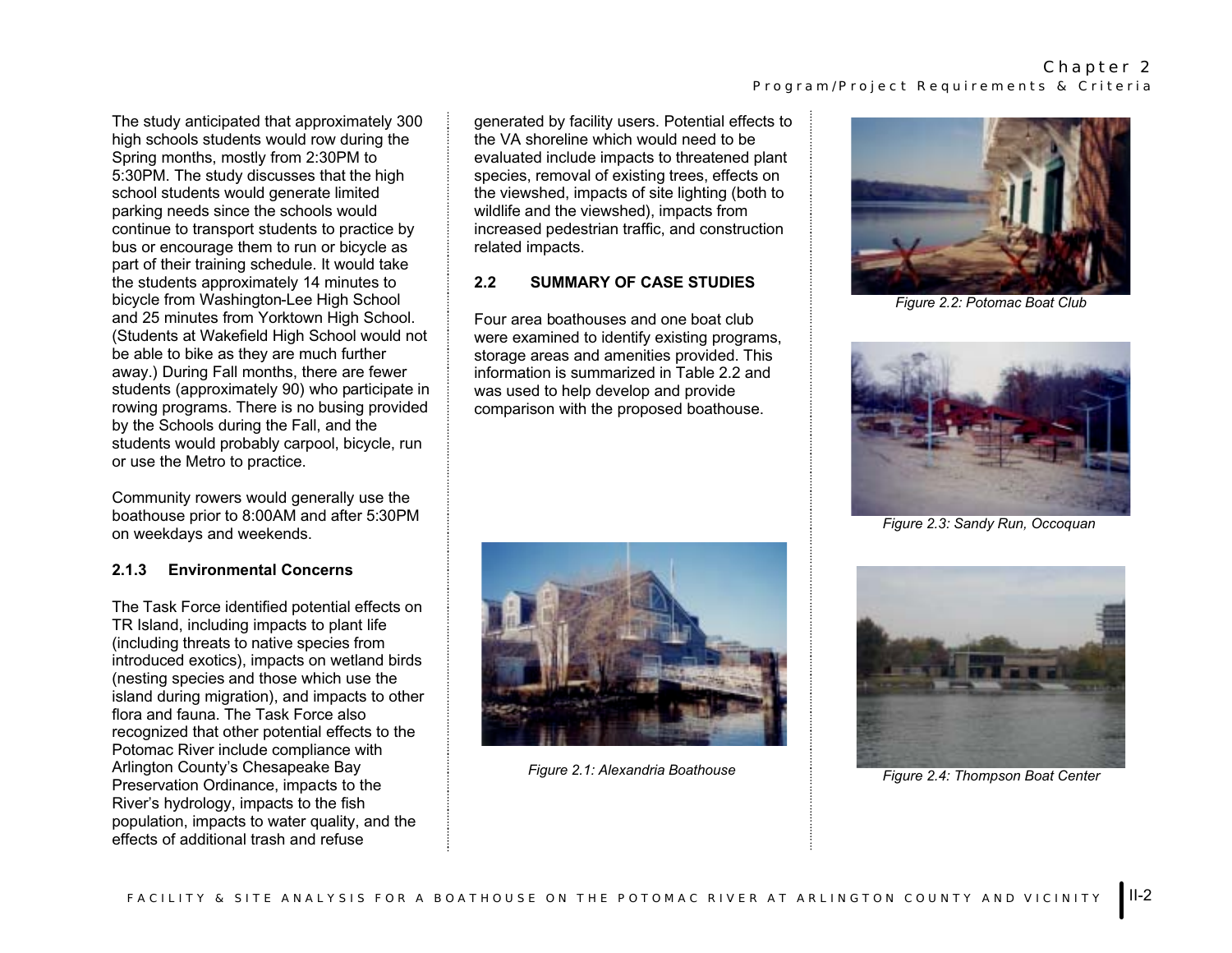| <b>Table 2.2: Summary of Area Boathouses</b>             |                                                        |                                                   |                                      |                                                         |
|----------------------------------------------------------|--------------------------------------------------------|---------------------------------------------------|--------------------------------------|---------------------------------------------------------|
|                                                          | <b>ALEXANDRIA</b>                                      | POTOMAC BOAT<br><b>CLUB</b>                       | <b>SANDY RUN,</b><br><b>OCCOQUAN</b> | <b>THOMPSON BOAT</b><br><b>CENTER</b>                   |
| <b>Indoor Boat Storage</b><br>Area / Bays                | $\pm$ 9,500 SF / 5 bays                                | $± 5,100$ SF / 5 bays                             | $± 7,000$ SF / 6<br>bays             | $±$ 12,400 SF / 7 bays                                  |
| <b>Number of Boats</b><br>Stored (Inside and<br>Outside) | Eights=21 / Fours=10<br>/ Dbles=10 / Sqles= $\pm 7$    | Eights=7or8/Fours=<br>12 / Dbles=16/<br>Sgles=100 | $+$ 175 inside / $+$<br>30 outside   | Eights=85 / Fours=32<br>Dbles= $\pm$ 20/Sqles= $\pm$ 50 |
| <b>Boat Repair Area</b>                                  | Part of Storage Bays                                   | $±700$ SF                                         | None indoor                          | None indoor                                             |
| <b>Lockers / Showers</b>                                 | $±1,750$ SF                                            | $±$ 1,600 SF                                      | None                                 | Yes $/ \pm 4,200$ SF                                    |
| <b>Outdoor Rigging</b><br>Area                           | $\pm 600$ SF                                           | None                                              | Significant<br>amount                | Yes                                                     |
| <b>Office Space</b>                                      | $\pm$ 1,500 SF – Office &<br><b>Multipurpose Space</b> | $±$ 1,000 SF                                      | Less than 250<br><b>SF</b>           | Less than 500 SF                                        |
| Parking                                                  | Street / City                                          | Less than 10 spaces<br>+ On-street parking        | Significant<br>amount                | $\pm$ 80 shared spaces                                  |

# **2.3 ARLINGTON COUNTY PUBLIC HIGH SCHOOLS – EXISTING CONDITIONS**

Three coaches (one from each school) were contacted to identify the existing conditions and needs of their rowing programs. The three schools currently have 27 boats and anticipate adding six new boats in the near future. The types of boats at each school are identified in Table 2.3 later in this chapter. The following section provides a description of how the three programs currently function.

# **2.3.1 Wakefield High School**

Wakefield currently rows out of the Capitol Rowing Club on the Anacostia River. During regular season, its boats are stored outside, under a vehicular traffic bridge. During offseason, the boats are stored within the bulwark of the bridge, an area originally meant for storing bridge maintenance equipment. According to the coach, this area has become a roosting place for birds so that all stored boats and equipment must be wrapped for protection. There is no electricity so storage-related activities are performed

using a flashlight. The outdoor area is unfinished and there is one small shed to store equipment. There are no public facilities and the area is noisy due to the traffic on the bridge.

- • **Program:** The crew had 20 members during the last season and is anticipated to be larger during the coming season. The largest number has been 50 students. There are men's and women's teams, both rowing coxed fours. Along with the team boats, the school has two coaching launches.
- • **Regattas:** The crew participates in approximately 10 regattas during a season, all of which are out of town. The school takes between two and four boats to a regatta, on a team owned trailer. Arlington County provides a truck and driver for each regatta. The trailer is stored on school grounds.



*Figure 2.5: Capitol Rowing Club*

• **Training:** The crew trains with ergometers, exercising and rowing on the Anacostia River. The team trains during the Spring high school athletic season, in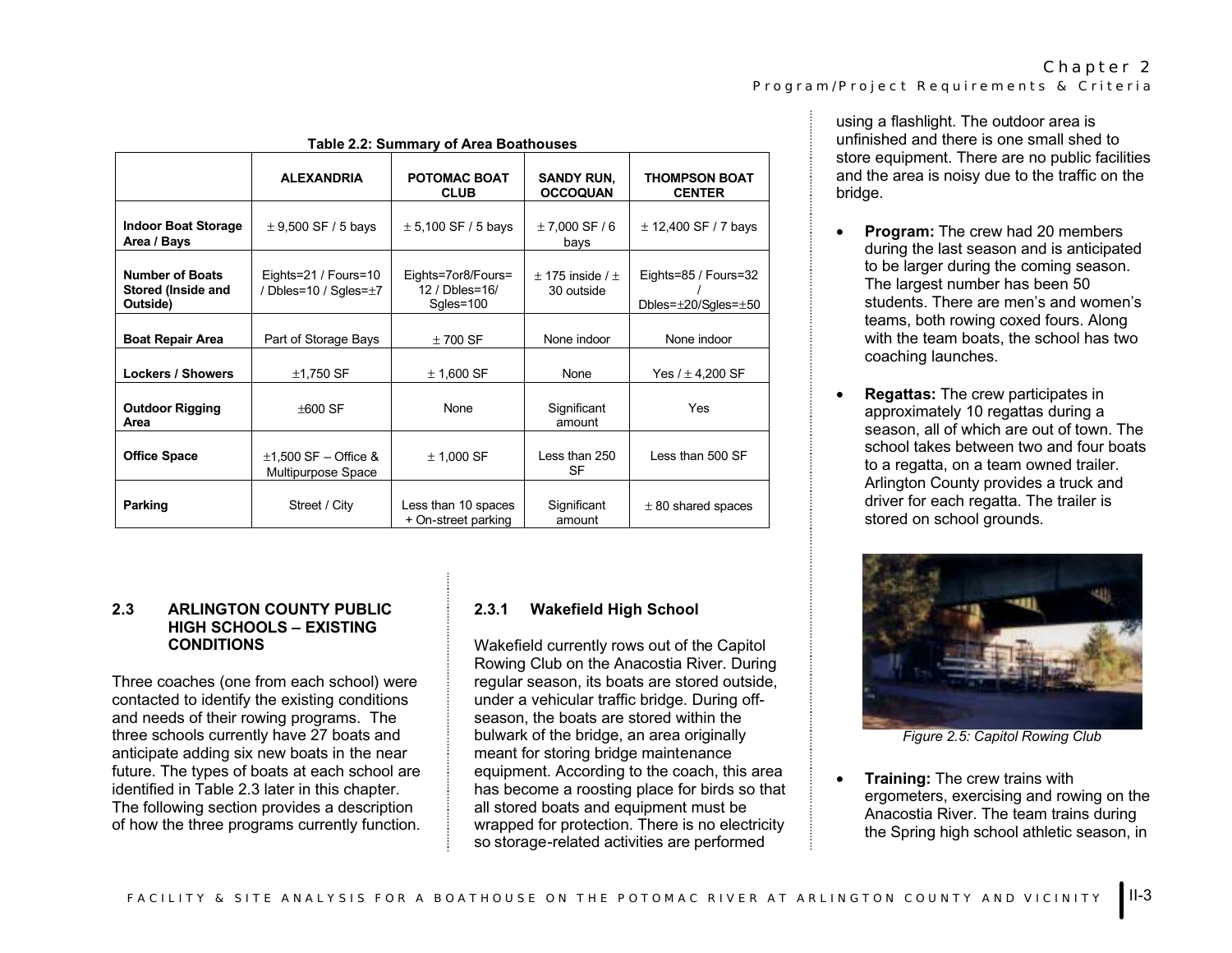the afternoon, five or six days a week, and for 2.5 hours per day. If they had better and closer facility, they would add a Fall program or extra hours.

- • **Rowing Conditions:** The coach indicated that they need at least two kilometers of water, preferably straight, 200 meters wide and three to four feet deep. The crew looses approximately 10 to 15 percent of the rowing days due to inclement weather. Ideal conditions for rowing practice, as per the coach, include temperatures above 50F, winds below 15 mph and water that is free of wakes from motorboats.
- • **Rowing Season:** Rowing season is officially in the spring, from the end of March to the beginning of June, but can also be in the Fall as a club sport. General boating season begins at the end of May and ends in September.
- • **Conflicts:** Right-of-way on the water between different types of boats, and wake from other boats are concerns.
- • **Travel-times:** Travel runs that simulated vehicles going for practice from the school to the boathouse and returning from the boathouse to the school after practice (conducted during the week of January  $18<sup>th</sup>$ , 2002) indicate that it takes 18 minutes from the school to the rowing club and 21 minutes to return.

# **2.3.2 Washington-Lee High School (WL)**

WL currently rows out of the Potomac Boat Club (PBC) on the Potomac River. All of its

shells are stored indoors and the coaches' launches are stored outside. The school team has been rowing out of PBC since 1949, when the team was founded, and has access to one storage bay for the eights and one for the fours. The school has access to a large ballroom where ergometers are stored during the Spring season only. Other than bathroom facilities, the students don't have access to locker rooms. In exchange for storing shells, the PBC members have unlimited access to the school's equipment, which puts heavy wear on the school's equipment.

- • **Program:** The crew had 75 members during the last season. The largest number was 122 participants, in 2000. The program consistently averages 80 students. There are men's and women's squads, subdivided into experienced and novice rowers.
- • **Regattas:** The school will participate in nine regattas in the 2002 spring season, out of which three would be outside the northern Virginia area. Six boats are transported on average for a typical regatta. These are transported on a trailer that is approximately 40 feet in length and towed by a one-half ton pick-up truck owned by Arlington County. The trailer is stored at the school.
- • **Training:** Most rowing programs endeavor to practice on the water in shells each day. Time not spent on the water is spent doing weight training, ergometer workouts, running and stair or hill climbing. WL keeps its training equipment at PBC during Spring. All such equipment is stored at WL during other

times of the year and is moved using private vehicles. Practice times are between 3:30 PM and 6:30 PM during the weekdays and at various times during the morning on Saturdays. During the school's Spring Break, the team usually practices twice a day, once in the morning and once in the afternoon.

- • **Rowing Conditions:** The ideal conditions for rowing are flat water, no wind, limited or no current, and limited or wakeless motorized boat traffic. An established traffic pattern is also important. Wind often plays a strong role and affects the conditions on wide bodies of water. The longer the body of water, the more advantageous since workouts are typically in the five to 45 minutes range. Depth is not a critical issue; however, FISA, the world governing body of competitive rowing specifies a minimum depth of six feet for racecourses. Typically, WL has its crews on the water for 1.5 hours per session, 6 days a week. The amount of time on the water is dependent on the planned workout, experience level of the crew, and weather conditions. WL loses approximately between one and two weeks on the water each spring season due to weather/water conditions. Crew that practice during other times of the year are less apt to lose water time. Spring has the most variable weather conditions for rowing.
- • **Rowing Season:** For scholastic teams, the season runs from the end of February to the end of May. Collegiate teams train from the beginning of September to the

Chapter 2 Program/Project Requirements & Criteria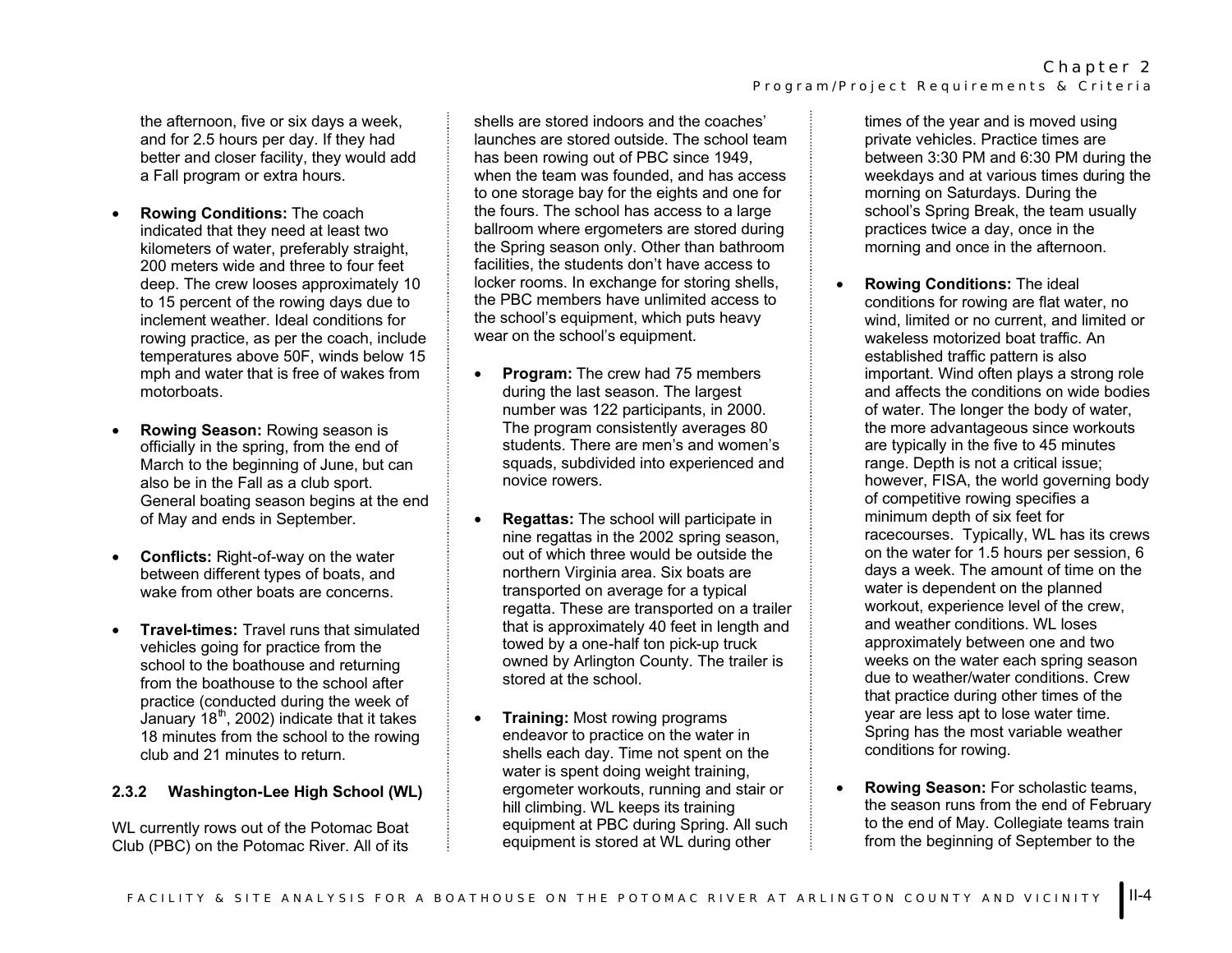beginning of June. Club teams and individual scullers train and race year round. Nearly all of the teams and individuals are off the water from mid-November until the end of February.

- • **Conflicts:** Motorized pleasure craft is the biggest threat. This is especially true below Memorial Bridge where there are no speed restrictions on boaters. In any case, according to the coach, pleasure boaters often have little knowledge of the fragileness of the rowing boats, and often they don't follow a standardized course which puts both parties at risk.
- • **Travel-times: Tra**vel runs that simulated vehicles going for practice from the school to the boathouse and returning from the boathouse to the school after practice (conducted during the week of January  $18<sup>th</sup>$ , 2002) indicate that it takes 15 minutes from the school to the rowing club and 22 minutes to return.

### **2.3.3 Yorktown High School**

- • **Storage:** Yorktown currently rows out of the Thompson Boat Center (TBC). The school stores all of its boats – 7 eights and 3 fours – at the Center, of which two eights are stored outside and the rest are stored inside. The school has a closet for storage at the TBC where it stores safety equipment, spare parts, tools and coxboxes. Gas is stored in an outdoor storage area.
- • **Program:** Yorktown had 80 team members during the last rowing season. The maximum number has been 90.

There are four categories of teams – Varsity Boys, Varsity Girls, Freshman Boys and Freshman Girls.

- • **Regattas:** The team participates in regattas every weekend, from the end of March to the end of May, three of which are out of town and a few at the Occoquan. The school owns a trailer that is hauled by a pick-up truck. The trailer is 40 feet in length, and as wide as a normal truck. It is stored at Washington Lee High School.
- • **Training:** The crew starts its training in January, at school, for two hours a day, Monday through Friday, until they are able to get on the water in late February or March. Then the students spend one hour training at school and one hour training on the water. The training equipment includes free weights, benches and ergometers. This equipment is stored in a closet that is shared with the

track team in the basement of the school.

- • **Practice** times are from 5:30 AM to 7:30 AM and from 3:15 PM to 6:00 PM from Monday through Friday and from 6:00 AM to 12:00 PM on Saturdays. Practice is six days a week until the racing season starts, then it is five days a week.
- • **Rowing Conditions:** The coaches seek water that is a few miles long (3 to 6 miles each way), that is protected from the wind, and is free of large boats travelling at high rates of speed. The crew misses maybe one day a week in March, and after that maybe one or two days a month. The best weather is a 70F-degree day with a slight drizzle of rain which keeps the water flat and powerboats away.
- • **Rowing Season:** The high school rowing season is from late February to the end of May. There is also club rowing season

| School              | <b>Existing Shells</b> |              |                | <b>Anticipated Expansion Plans</b> |                                                                          |
|---------------------|------------------------|--------------|----------------|------------------------------------|--------------------------------------------------------------------------|
|                     | Eights                 | <b>Fours</b> | <b>Two-Man</b> | <b>Total</b>                       |                                                                          |
| Wakefield           |                        | 4            | 0              | 5                                  | 1 additional Eight + 1 additional Four                                   |
| Washington-Lee      | 8                      | 3            | 1              | 12                                 | 1 additional Four + 1 additional Two-Man shell                           |
| Yorktown            |                        | 3            | 0              | 10                                 | 1 additional Eight + 1 additional Four                                   |
| <b>Total Shells</b> | 16                     | 10           | 1              | 27                                 | 2 additional Eights + 3 additional Fours + 1<br>additional Two-Man shell |

#### **Table 2.3: Existing Shells and Anticipated Expansion Plans at the Three Public High Schools**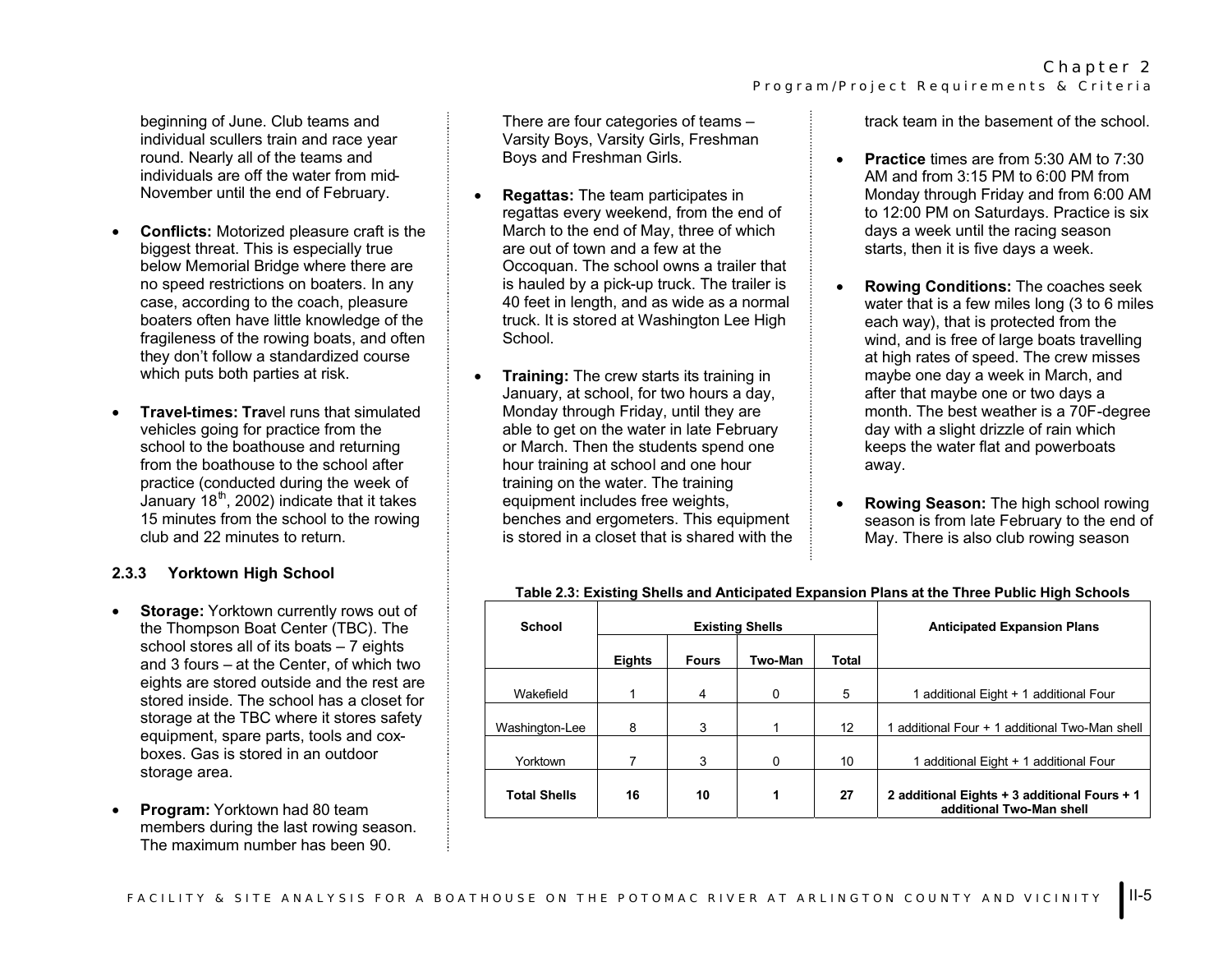that goes from June through November, in which a number of the studentsparticipate.

• **Travel-times:** Travel runs that simulated vehicles going for practice from the school to the boathouse and returning from the boathouse to the school after practice (conducted during the week of January  $18<sup>th</sup>$ , 2002) indicate that it takes 16 minutes from the school to the rowing club and 22 minutes to return.

# **2.4 POTENTIAL OTHER DEMAND**

Based on discussions with area rowers and the boathouses, there is a significant demand for rowing programs, as well as storage spaces in the area. This demand is both from individual rowers, and schools that are either looking to expand, establish a rowing program or reduce their travel times to rowing facilities. Three schools that have been identified are Bishop O'Connell High School in Arlington County, which currently rows out of the Thompson Boat Center, Langley High School in Fairfax County, which rows out of Sandy Run boathouse, and McLean High School in Fairfax County, which rows out of Thompson Boat Center. Also, amongst the area boathouses, PBC has identified a waiting list of between 120 and 130 persons who are awaiting to become members of the club, and 40 people who are awaiting storage space for singles.

If the potential boathouse is constructed and the three Arlington County public schools are relocated, some space would become available at the PBC, Thompson Boat Center and the Capital Rowing Club, which would

help defray some of the existing demand. In addition, Georgetown University is planning to construct a boathouse upstream from Key Bridge. Once that boathouse is constructed, additional rack space would become available in the area. All current indications, based on conversations with rowers and boathouses, are that the existing and growing demand will fill up all of the spaces that will become available.

### **2.5 BOATHOUSE PROGRAM DEVELOPMENT**

# **2.5.1 Typical Equipment Sizes**

### *a. Boat Sizes*

Current rowing shells vary in size from 24'-6" to 58'-0" in length (see Table 2.4) and can weigh up to 234 lbs. To store the long boats (eights and fours), a shelf space of approximately 58 feet in length is required.

| <b>Table 2.4: Typical Boat Sizes</b>                                      |                                         |                 |                     |  |
|---------------------------------------------------------------------------|-----------------------------------------|-----------------|---------------------|--|
| Boat<br>Type                                                              | <b>Boat Length</b>                      | Wt.<br>(lbs)    | <i><b>Manuf</b></i> |  |
| <b>Singles</b>                                                            | $24 - 6$ " to $26 - 10$ "               |                 | <b>HBW</b>          |  |
| Doubles                                                                   | $30' - 8$ " to $33' - 2$ "              |                 | <b>HBW</b>          |  |
| /Pairs                                                                    | $33' - 0$ " to $33' - 4$ "              |                 | Vespoli             |  |
| Quad/                                                                     | $38 - 4$ " to $43 - 4$ "                |                 | <b>HBW</b>          |  |
| Fours                                                                     | Coxless 41'– 0" to<br>$43 - 4"$         | $103$ to<br>136 | Vespoli             |  |
|                                                                           | Coxed Fours<br>$43 - 4$ " to $44 - 0$ " | 108 to<br>135   | Vespoli             |  |
| Eights                                                                    | $56'$ – 6" to $57'$ – 10"               |                 | <b>HBW</b>          |  |
|                                                                           | $56 - 0$ " to $58 - 0$ "                | 193 to<br>234   | Vespoli<br>USA      |  |
| Note: Weight is for a fully rigged boat.<br><b>HBW- Hudson Boat Works</b> |                                         |                 |                     |  |

- *b. Trailer Sizes (Manufacturer Vespoli USA)*
- • *Special* – 41 feet long, configured to carry a combination of 15 big boats, five high by three wide.
- • *Longhaul* – 39 feet long. When towed by a ¾ ton pickup truck, it will carry nine one-piece eights on the upper three racks and three fours or a combination of smaller boats on the lower racks. When towed by a van, it will carry six one-piece eights on the upper two racks and six fours or a combination of smaller boats on the lower two racks.
- • *Transporter* – 36 feet long, configured to carry nine shells. The two top racks will carry six one-piece eights and the lower rack will carry three fours or a combination of smaller boats.
- • *Fours Carrier* – 32 feet long, designed to carry six fours when towed by either a van or a pickup truck.

### *c. Storage Dimensions*

A typical boat storage area consists of boatracks and area for storing oars. Boat-racks are typically stacked 20 feet apart, although, as in the Alexandria Boathouse's case, the racks are stacked 25 feet apart, which allows space for boats to be repaired in the aisles. The vertical dimension of the racks depends on the height of the ceiling, however, the lowermost shelf is 2 feet 9 inches off the ground and then each shelf above that is 2 feet apart. Oars are usually stacked vertically, with the longest oar being approximately 12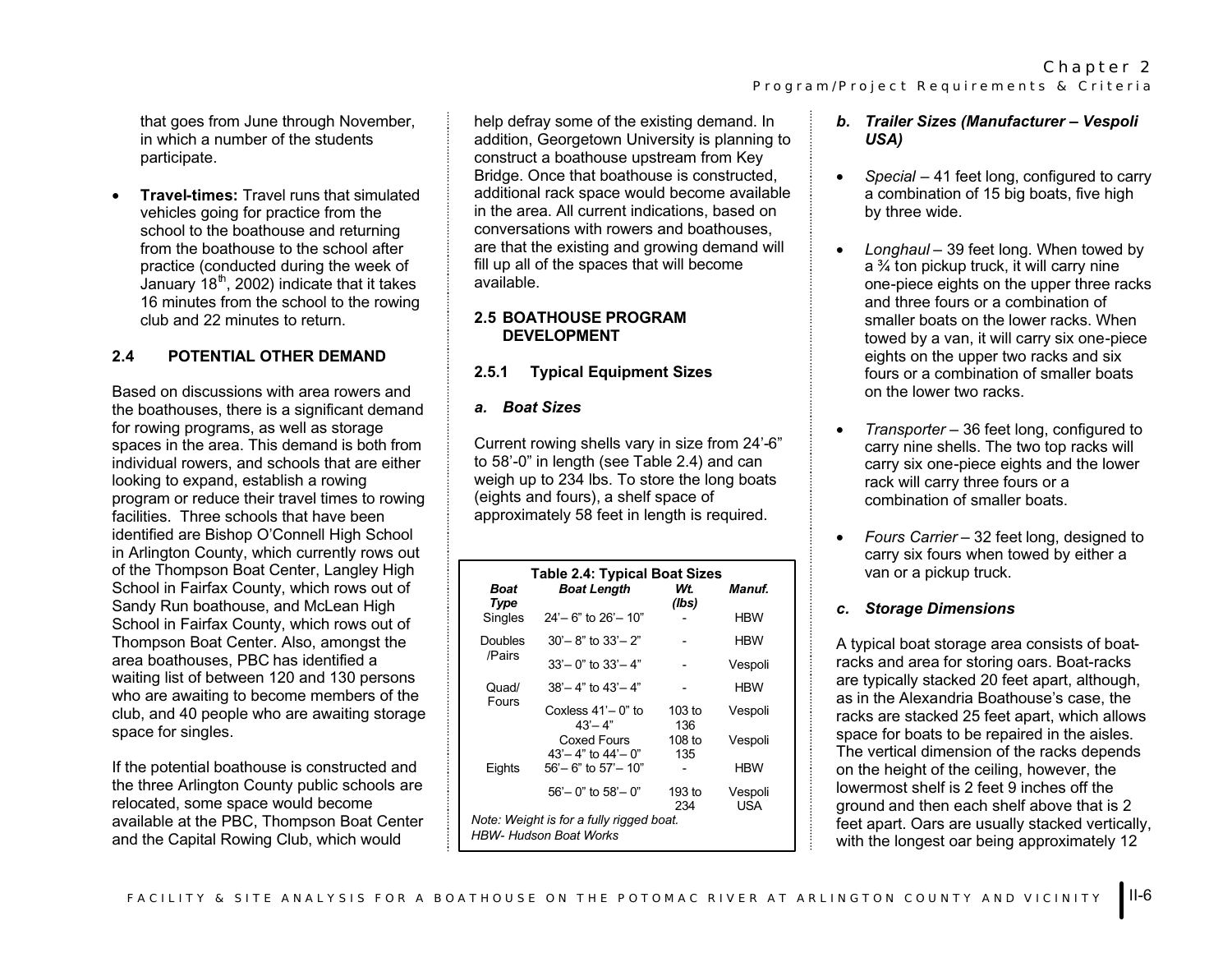feet 6 inches. This dimension often dictates the internal height of a boathouse.

### **2.5.2 Amenities to be Included**

The following facilities are proposed to be included at a minimum within the boathouse:

### *a. Boat Storage for the three Public High Schools*

Table 2.3 describes the number and types of boats owned by the schools and the number and types of boats desired in the near future. Each coach indicated that if they had additional storage space, it is likely that their program would expand with additional boats beyond those desired in the near term. To establish the minimum program, it was determined that storage space for the existing number of boats, which are the maximum that the schools have owned, along with those desired in the near term, would establish the space needs for the smallest boathouse.

In addition to the crew boats, there are motorized boats used by coaches. In most of the existing boathouses, these are stored outdoors during the rowing season. For the proposed boathouse, these boats could be stored outside during rowing season and brought into the boathouse during non-rowing seasons. These boats require gasoline, which is typically stored outside the main boat storage area. In this study, it has been assumed that a special gas storage room, separated from the main boat storage area by a firewall, could be provided adjoining the main building.

# *b. Boat Storage for Community Programs*

Other than the high schools, it is prudent to have some boat storage space for community rowing programs. Since the high schools will only officially be on the water during the spring months, the boathouse should be used for other community rowing programs during the remaining portion of the rowing season. As is the case in the other boathouses in the area, the high school students could continue participating in rowing activities through noncompetitive programs organized as part of the community rowing programs.

Other than the three high school programs, the only other official rowing program that could be identified in Arlington County is based in Bishop Denis J. O'Connell High School. Conversations with area boathouses. Arlington County Department of Parks, Recreation and Community Resources, and persons familiar with rowing activities in the area, indicated that while there are no official groups or organizations that are registered as being Arlington based, a large number of residents participate in the various programs offered by the area boathouses, including, but not restricted to, the Thompson Boat Center. However, it was impossible to document the actual number of Arlington residents who row in the area.

While it is feasible for some of the high school boats to be used for community rowing programs, it is likely that there would be additional boats that would be part of such a program. Based on the existing programs in the area, such boats would consist of singles, doubles, fours and some eights.

In addition to community rowing boats, if possible, there should also be some space for individuals to store boats. Most individuals in the area have singles or doubles.

# *c. Exercise area and Storage*

Some space should be provided within the boathouse for exercise equipment for each school. Potentially, some of this equipment could be shared between the schools and community members. In addition, there should be separate storage space for each school to store equipment such as cox-boxes, etc.

# *d. Lockers and showers*

Some space for showers and lockers should be included in the boathouse. While there could be a common shower area shared by the three schools, individual lockers in a common space should also be provided.

# *e. Outdoor rigging area*

There should be some external rigging space between the boathouse and the river to provide area for rigging boats prior to taking them into the water and washing boats before returning them to the storage racks.

# *f. Parking*

At a minimum, a bus/trailer drop-off area should be provided to allow easy vehicular transportation of the crew teams during daily practice, and of the boats during regattas.